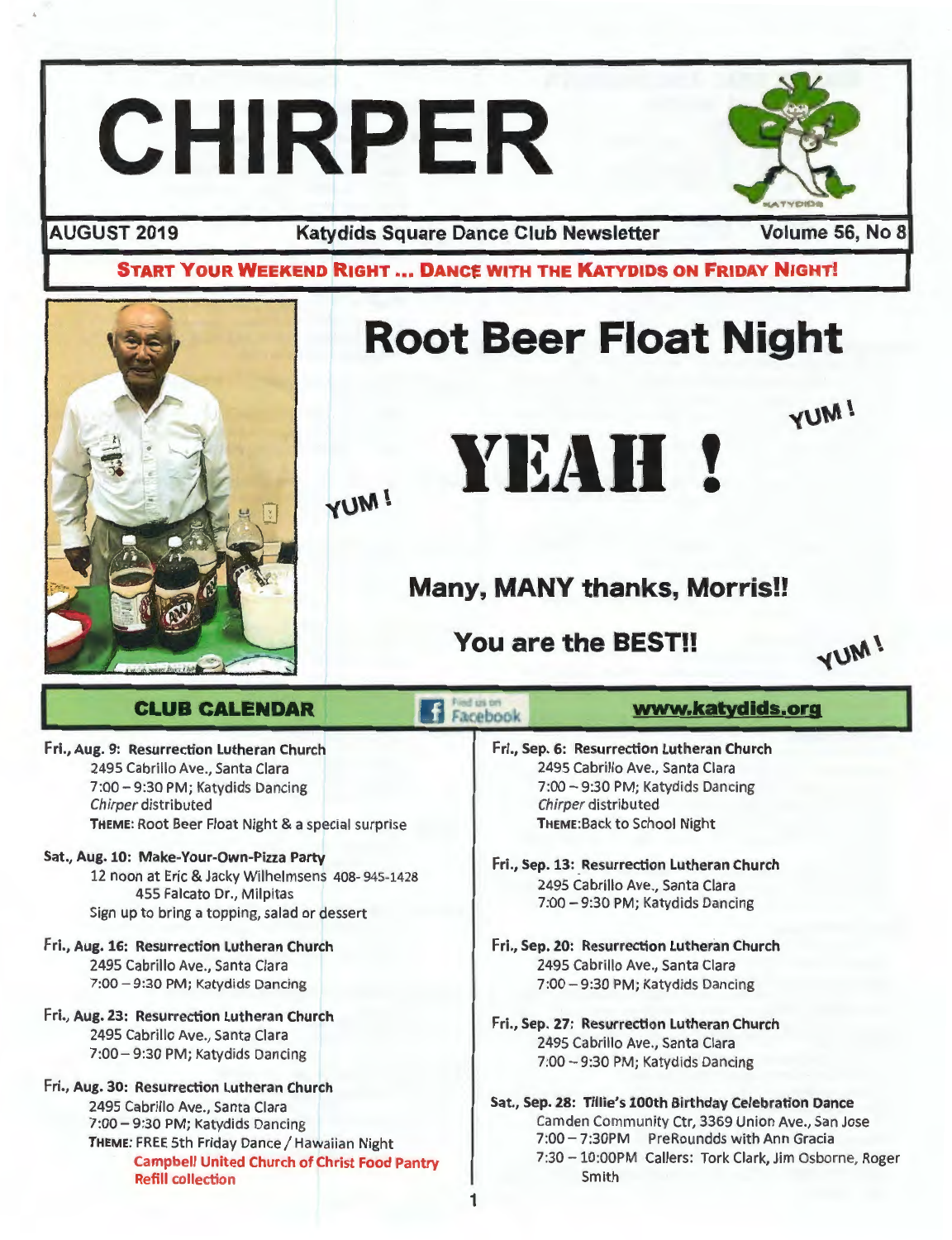### **SQUARE HEAD ASSIGNMENTS and DUTIES**

| Aug. $02$ DARK<br>Aug. 09Matoloyak / Nassau<br>Aug. 16Tillman / Oros<br>Aug. 23McManus / Dixon<br>Aug. 30Darknell / Stevens |
|-----------------------------------------------------------------------------------------------------------------------------|
| Sep. 06Braaten / Clark<br>Sep. 13Bruns<br>Sep. 20Wilhelmsen<br>Sep. 27Schwartz / Willey                                     |
| Oct. 04Franger / Moore<br>Oct. 11 Wilser / Village<br>Oct. 18 Nassau / Robinson<br>Oct. 25 Grubb / Lehnhoff                 |

### **Before the dance:**

- Notify the Super Square Head, Stephanie Stevens, (408-871-9525) of any needed changes to assigned dates.
- On scheduled night, the designated Square Heads should arrive by **6:15** PM.and stay until clean up is finished around 9:45 PM. A Katydids member with a key will open the doors and will secure the hall at end of evening.
- Check the restrooms for supplies & tidiness.
- Make coffee (located on Katydids' shelf in the storage room) and ice water using provided plastic cubes stored in plastic ziplock bags in the freezer.
- Sweep the floor as necessary & set up the sign-in table.
- Set up at least 32 chairs. Bring out more chairs as needed.
- Set up drinks and supplies on counter.
- Place snacks, located on the Katydids' shelf in the kitchen, on the back table at back of the hall along with paper goods, hand sanitizer and flyers

### **During Club dance:**

- Welcome everyone as they enter.
- Collect a **\$5.00** donation from each guest and have them sign in. "Regular" guests check the prepared guest sheet, new guests sign the guest book.
- In the green box, there is an envelope with petty cash for making change.
- •Offer 50/50 raffle tickets: 5 tickets for \$1.00.
- In the green box, there are envelopes for keeping track of money collected during the evening.
- Divide the raffle proceeds with 50% to the Club, 50% to the winner. (Note: odd dollar goes to the winner!)
- •Check that coffee, water & cups do not run out during the evening.
- After announcements and raffle, feel free to dance EXCEPT for the last tip (unless you are needed to fill a square) when you will need to be putting things away and cleaning up

### **After the dance:**

- If Treasurer is not present, pass monies collected to any Executive Board Member.
- . Pack up the sign-in table items
- Pack up leftover snacks (ziplock bags are avilable to keep items fresh) and flyers. Notify Stephanie and Naomi if we need more Club flyers or Chirper's printed.
- Empty coffee pot and dry the cooler and pack up other supplies and return them to the shelf in storage room.
- Wipe counter and tables where needed.
- Empty garbage can if more than half full. The dumpster is located in the side parking lot.
- Sweep up crumbs from the floor as needed.<br>• Return extra chairs to the storage room
- 
- Notify the Quartermasters, Bea (408-224-8164) or Liv (408-997-2305) of any replacement supplies needed for the next week.

### **DANCE EVENTS**

### **PLUS LEVEL unless otherwise noted**

### **Aug. 10: Slab Dance; Lucky Steppers**

The Slab, 95 25 Mill St., Ben Lomond 6:30 - 7:00PM PreRounds: Sue Harris 7:00 - lO:OOPM Caller: Eric Henerlau Bring your own lawn chair

**Aug.15-17: USA West**  Boise Center on the Grove, Boise, ID

### **Aug. 24: Slab Dance; Lucky Steppers**

The Slab, 95 25 Mill St., Ben Lomond 6:30- 7:00PM PreRounds: Sue Harris 7:00 - 10:00PM Caller: Rich Reel, Mike Luna Bring your own lawn chair

### **Aug. 30 - Sep 1: Mid-Cal Classic; Pear Steppers**  (Plus, A-2)

Merced County Fairgrounds, F & 4th Streets, Los Banos Callers: Bob Baier, Jet Roberts, Kip Garvey Cuers: Sharon & Casey Parker

### **Aug. 30-Sep 1: Plumas Homegrown Americana Festival**  Callers: Scot Byars, Lawrence Johnstone Cuer: Erin Byars

### **Aug. 31: Whing Ding; SCVSDA/SCVCA**

Ohlone Middle School, 850 N. 2nd St., San Jose Callers: Tork Clark, Keith Ferguson, Harlan Kerr Cuers: Sue Harris, Arlene Scallon, Harry Sameshima

### **Sep. 7: Slab Dance; Lucky Steppers**

The Slab, 95 25 Mill St., Ben Lomond 6:30 - 7:00PM PreRounds: Sue Harris 7:00 - 10:00PM Caller: Jay Henderson Bring your own lawn chair

### **Sep. 14: Slab Dance; Lucky Steppers**

The Slab, 95 25 Mill St., Ben Lomond 6:30 - 7:00PM PreRounds: Sue Harris 7:00 - 10:00PM Caller: Randy Dibble Bring your own lawn chair

### **Sep. 29: Sunday Funday; NCSDA (MS & Plus)**

Elks Lodge, 38991 Farwell Dr., Fremont 2:00-5:00pm Caller: Terry Passarino

### **Oct. 4-6: 63rd Annual Jubilee; SCVSDA**

Hoover Middle School, 1635 Park Ave., San Jose Callers: Vic Ceder, Doug Davis, Eric Henerlau Cuers: Dan & Allison Drumheller

### **Oct. 12: Anniversary Hoedown; Sage Stompers**

Seaside 6:00pm Dinner 7:00 - 10:00pm Dancing

### **Oct 25-27: Harvest Hoedown; ASDSC**

Yuba-Sutter Fairgrounds 442 Franklin Ave., Yuba City Callers: Eric Henerlau, Dan Nordbye, Jet Roberts, Justin Russell Cuers: Sharon & Casey Parker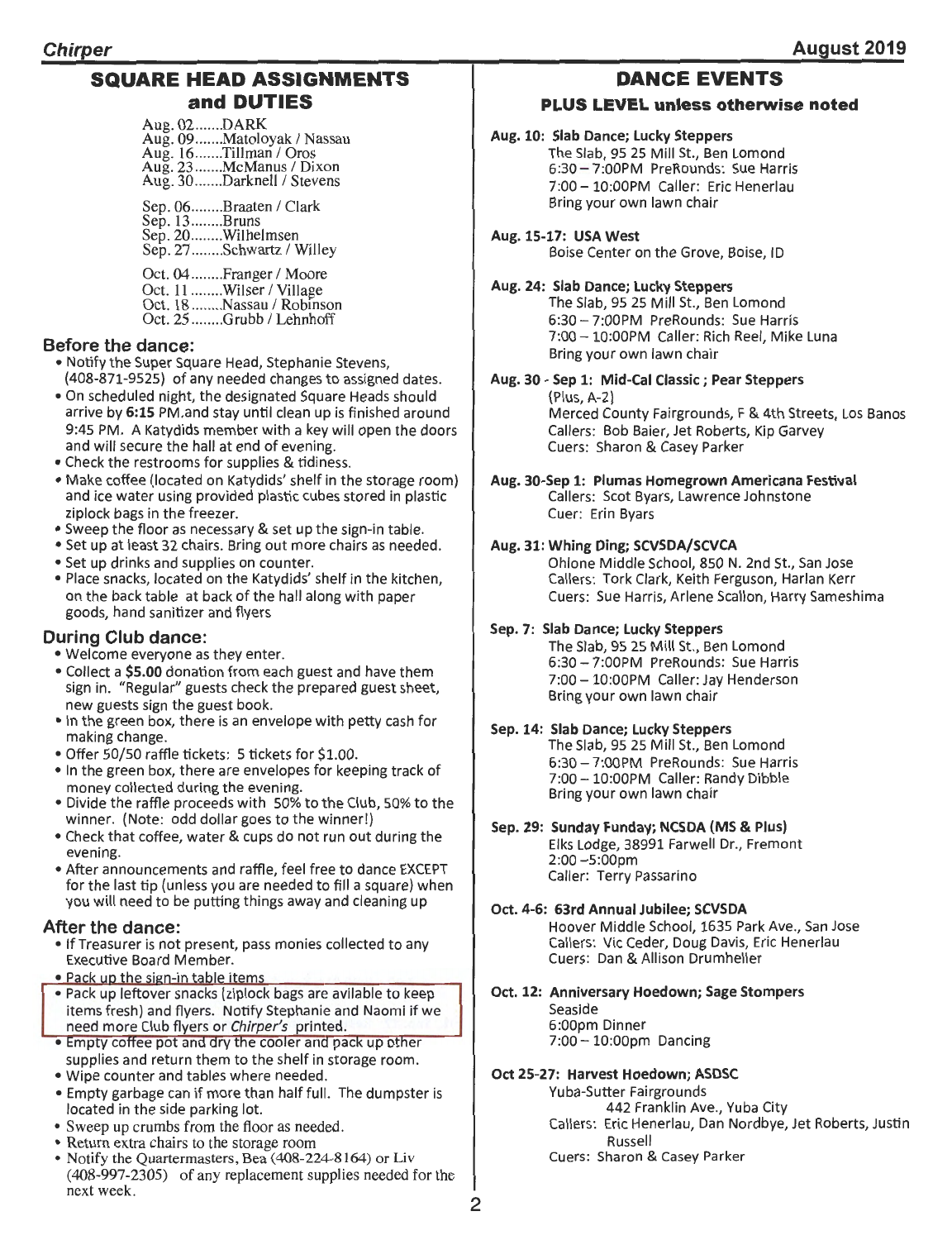### **Chirper**

### PRESIDENT'S CORNER

Hello Katydids and friends,

I'm not sure where July went but, oh-mygoodness, here it is August already!! How did that happen?! Must have been a busy month. August will also be busy for the Katydids





the 17 jams, jellies, relishes, syrups, & apple sauce she and her husband entered won 21 ribbons. All were 1st or 2<sup>nd</sup>, 3 Best of Section and 1 Best of show. Way to go Janna!! We're so proud of you! Next we have our Root

Beer Float i g h t sponsored by Morris Hosoda. Then the very next day Eric and Jacky are hosting a Make-

Your-Own-Pizza Party for us. Everyone, including guests, are welcome to come and share in the fun. Just sign up with Including guests, are welcome to come<br>and share in the fun. Just sign up with<br>Jacky for a food item to bring to share.<br>Inderstand that a salad would be a nice understand that a salad would be a nice

addition to the meal. To finish out the month, we will be having our Hawaiian theme dance on the 30<sup>th</sup>. So plan to wear your colorful outfits, bring tropical snacks and, of course, your Aloha spirit!! It is a Free 5<sup>th</sup> Friday dance, However, we'll be collecting donations of non-perishable food items for the Food Pantry at the Campbell UCC.

Last week Skip and I loaded up our van with items for our Sweetheart Special and took them to Naomi & Steve's where the Club shed is located. Thankfully everything fit!!! I still have several bins with various holiday decorations, the Club History scrapbooks, lots of plastic utensils (enough for 10 years, think!!), extra creamers, sugars, etc.

And, perhaps you have noticed that the Katydids shelf in the kitchen has been cleaned up (thank you, Pat!). Please NOTE that when you put away food items at the end of the evening that there are (should be) ziplock backs to put items into that will get stale otherwise. We don't like to throw away good food because someone doesn't put items away properly.

Hoping to see you in a square soon and / or at one of our August events.

### Stephanie



### LOOKING AHEAD:

Aug. 10: Make-Your-Own Pizza Party at the Wilhelmsens

- Aug. 30: Hawaiian Night & collection of food for the
	- Campbell United Church of Christ Food Pantry
- Sep. 06: Back-to-School Night
- Sep. 28: Celebrating Tillie's 100th Birthday dance
- Oct. 25: Halloween Costume Party
- Nov. 22: Amateur Caller Night (see Jim 0. for details)

### Campbell UCC Food Pantry Needs:

At our FREE 5<sup>th</sup> Friday dance on **August 30<sup>th</sup>** we will be collecting non-perishable food and supplies for the Campbell United Church of Christ Food Pantry. A cash donation can be made in place of food items if you so wish. Club Members, Pat Angotti and Alice McManus will take the donated items to the church.

As of July 28th, the Food Pantry is particularly in need of the following items. When we receive an updated list we will post it on our flyer table.

Canned soup Suice **Trail Mix** Nuts Family size hot cereal Spam Crunchy peanut butter Canned chili Paper towels Toilet paper Individual sized dry soup Canned chicken Over-the Counter allergy relief Napkins Sample size personal hygiene items

The next food collection will be November 28th.

### **HAPPY BIRTHDAM!** •

Stephanie Stevens ......... Sep. 05

### FALL BEGINNER CLASSES

TUESDAYS: CPSD Caller/Instructor: Tork Clark Camden Community Ctr, 3369 Union Ave., San Jose  $6:30 - 8:30$  PM Begins: September 10  $$7/$  night

SUNDAYS: Stanford Quads Begins: September 29th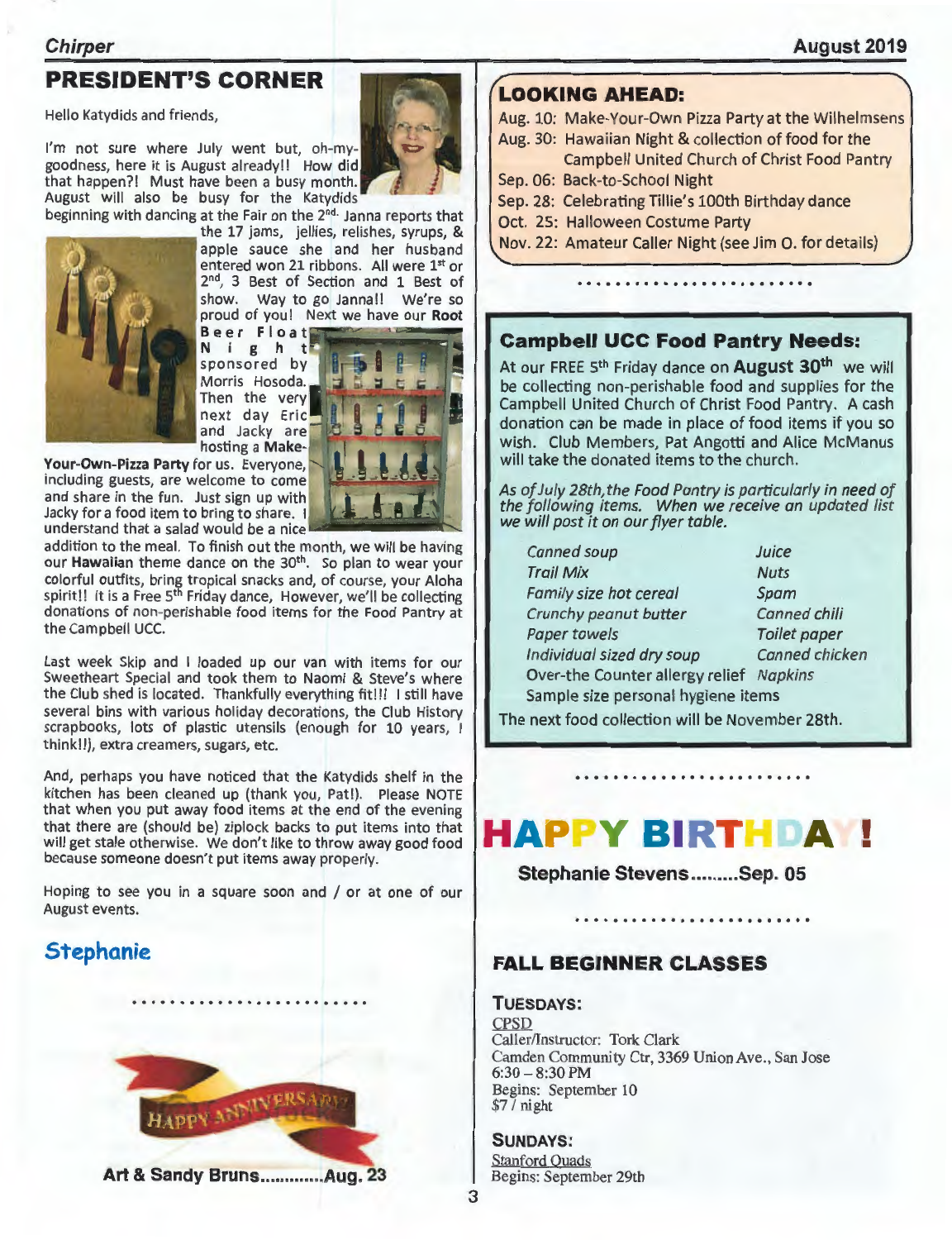August 2019

## CLUB NIGHTS Friday, July 5, 2019





### Friday, July 12, DANCING AT THE SOUTH BAY HISTORICAL RAILROAD MUSEUM













# Fri., July 19, 2019 **Fri., July 19, 2019**<br>JANNA'S SPECIAL TREAT IN<br>RECOGNITION OF THE 50<sup>TH</sup><br>IVERSARY OF THE MOON LANDING S SANDING S<br>III Moons: White fudge Dipped Oreos<br>oon Rocks: Potato, Garlic, Bacon<br>oon Core Samples: Potatoes, Lemon Olive RECOGNITION OF THE 50TH **ANNIVERSARY OF THE MOON LANDING**

- Full Moons: White fudge Dipped Oreos
- Moon Rocks: Potato, Garlic, Bacon
- Moon Core Samples: Potatoes, Lemon Olive Oil, Lemon Pepper, Garlic Medley Sea Salt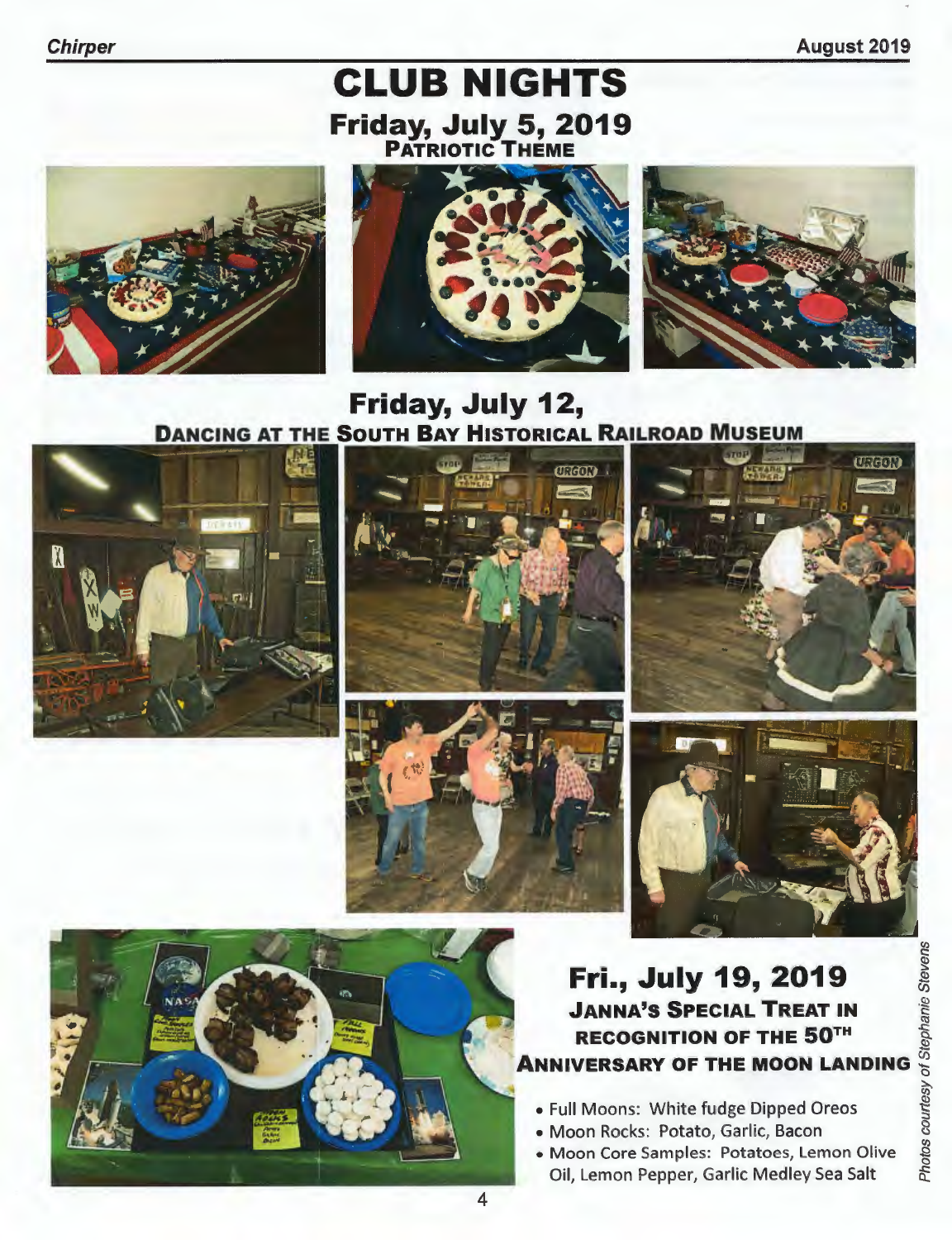### **Chirper**

### **August 2019**